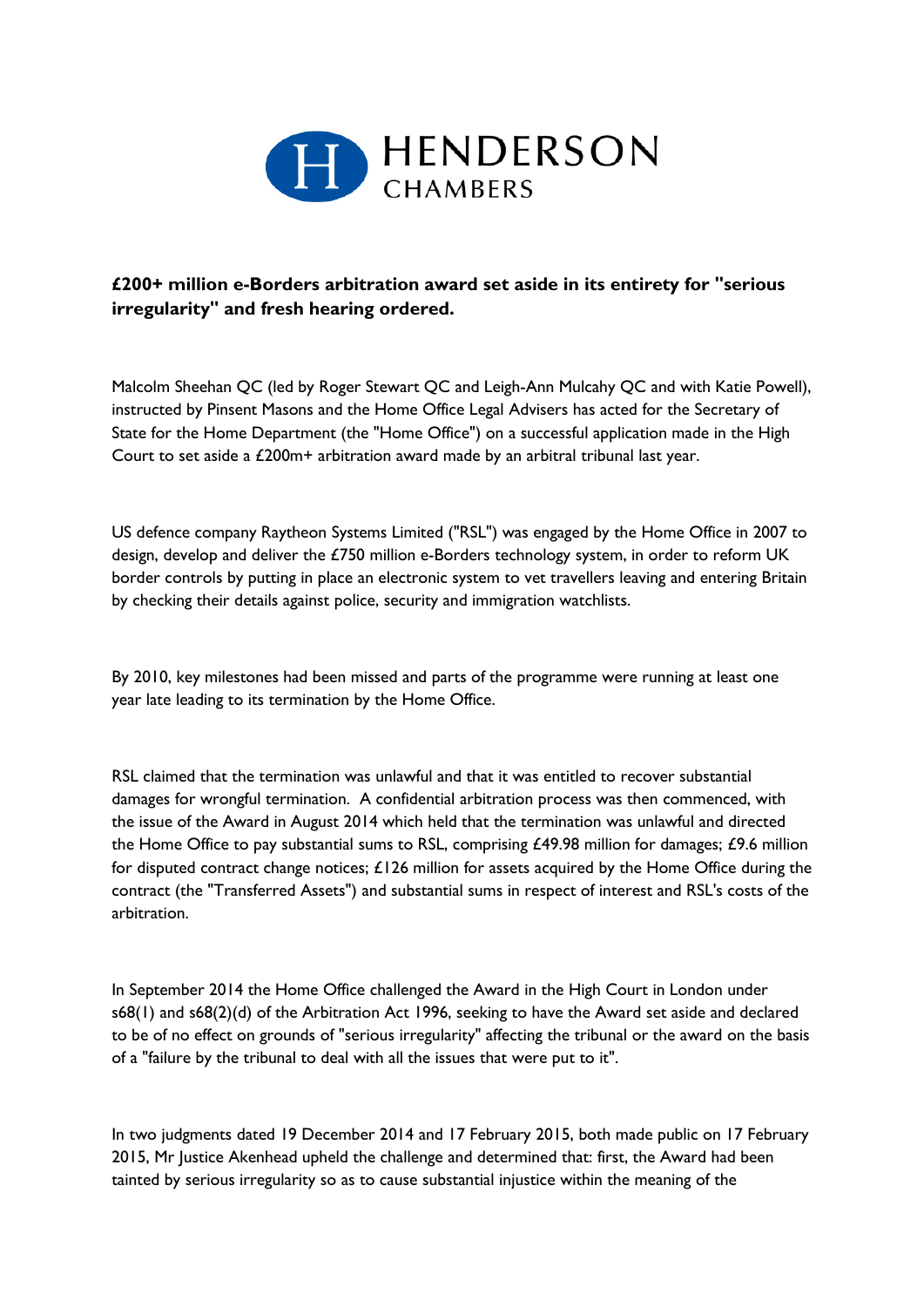Arbitration Act; and second that the consequence was that the Award must be set aside in total and reheard by a new Tribunal.

The Home Office was represented in the challenge by Pinsent Masons LLP partners David McIlwaine and Richard Twomey, and also Senior Associate Michael Fletcher and Associate Anna Towey. Pinsent Masons instructed Roger Stewart QC, Leigh-Ann Mulcahy QC and Katie Powell of 4 New Square and Malcolm Sheehan QC of Henderson Chambers.

RSL was represented by Clifford Chance led by partner Robert Lambert, instructing Joe Smouha QC and Emily Wood of Essex Court.

Notes:

1. The Challenge

In September 2014 the Home Office challenged the Award in the Technology and Construction Court in the High Court in London under s68(1) and s68(2)(d) of the Arbitration Act 1996, seeking to have the Award set aside and declared to be of no effect on grounds of "serious irregularity" affecting the tribunal or the award on the basis of a "failure by the tribunal to deal with all the issues that were put to it".

The Home Office's complaints, specifically, were that the tribunal had failed to deal with issues before it that were critical to the determination of the arbitration, and which affected both liability and quantum.

The "Liability Challenges" concerned two issues:

- first, that the tribunal failed to address the legal consequences of the fact that RSL did not comply with notice provisions in the agreement, as it was contractually required to do in order to be entitled to argue that it was not responsible for failures to achieve contractual milestones; and
- secondly, that the tribunal failed to assess the nature and seriousness of any defaults of RSL in determining whether it was objectively reasonable and proportionate for the Home Office to terminate the contract.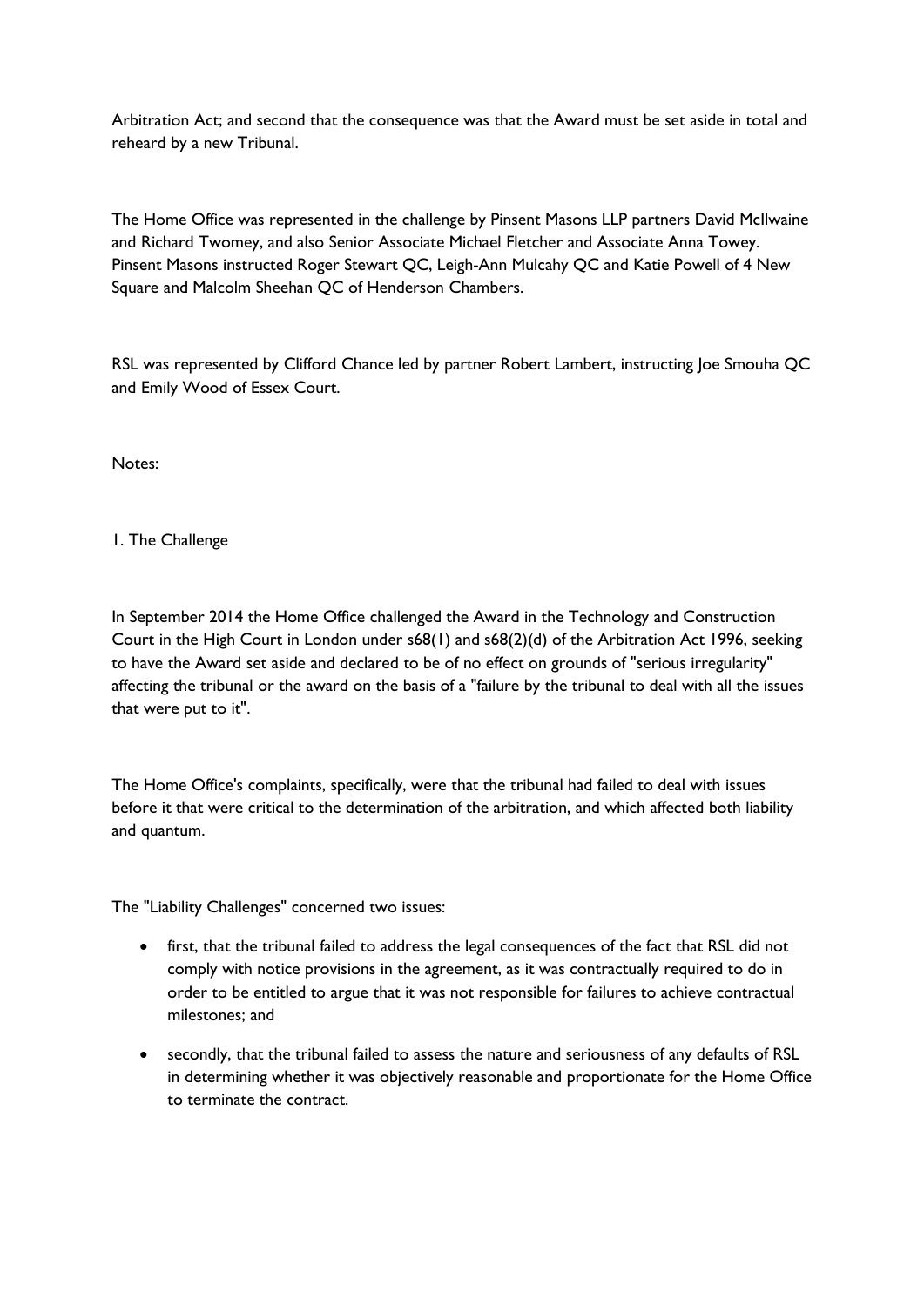The "Quantum Challenges" concerned three issues in relation to the £126 million awarded in respect of the Transferred Assets, namely:

- first, whether the sum awarded ought to have been calculated by the method agreed in the contract;
- secondly, whether the assessment of compensation ought not to exceed the sum that would have been recoverable had the contract been performed according to its terms; and
- thirdly, that RSL should not be permitted to recover costs for the Transferred Assets without any consideration of whether it was itself responsible for those costs through its own deficient performance.

After hearing the parties, Mr Justice Akenhead handed down two Judgments. In essence, the first Judgment deals with the question of whether there had been a serious irregularity that caused substantial injustice to the Home Office with the second Judgment dealing with the consequences of that first decision.

2. Judgment in [2014] EWHC 4375 (TCC))

The Home Office succeeded in respect of Liability Ground 2 and Quantum Ground 3.

In summary, Akenhead J determined that these issues had been "put" to the tribunal, which had failed to address them.

The learned Judge found that the failure to address the issues had caused substantial injustice. In respect of Liability Ground 2, the Judge found that this arose, not only from the fact that the issue was not clearly dealt with, but also that both parties had spent a large amount of time and resources in presenting their cases on this point. Had the tribunal considered the issues there was a real likelihood that it would have had to reconsider some of its key findings, which may have led to a different outcome. As to Quantum Ground 3, the fact that the tribunal failed to address issues as to responsibility for incurred costs necessarily caused substantial injustice, given the large sum awarded (£126 million) in respect of the Transferred Assets.

3. Judgment in [2015] EWCH 311 (TCC))

Akenhead J found that the Award should be set aside in total and the matter determined by a new tribunal. Noting that there is no previous authority which substantially mirrors the facts of the